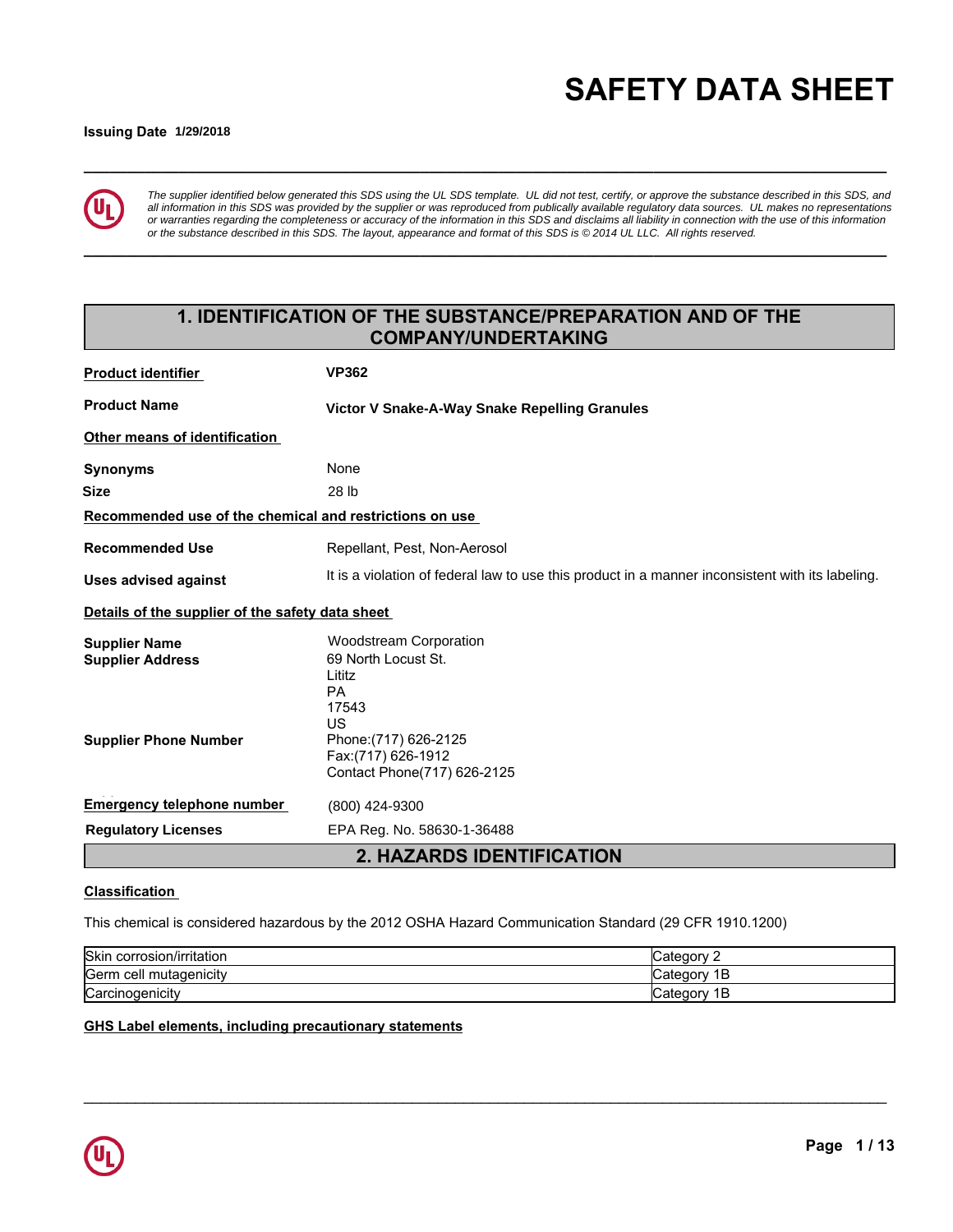|                                                                                                                                                                                  | <b>Emergency Overview</b>                                                                                                                   |                   |
|----------------------------------------------------------------------------------------------------------------------------------------------------------------------------------|---------------------------------------------------------------------------------------------------------------------------------------------|-------------------|
| Signal word                                                                                                                                                                      | <b>Danger</b>                                                                                                                               |                   |
| <b>Hazard Statements</b>                                                                                                                                                         |                                                                                                                                             |                   |
| Causes skin irritation                                                                                                                                                           |                                                                                                                                             |                   |
| May cause genetic defects                                                                                                                                                        |                                                                                                                                             |                   |
| May cause cancer                                                                                                                                                                 |                                                                                                                                             |                   |
| May form combustible dust concentrations in air                                                                                                                                  |                                                                                                                                             |                   |
|                                                                                                                                                                                  |                                                                                                                                             |                   |
| Appearance Light tan                                                                                                                                                             | Physical State Granular Solid                                                                                                               | Odor Naphthalenic |
| <b>Precautionary Statements - Prevention</b><br>Obtain special instructions before use<br>Use personal protective equipment as required                                          | Do not handle until all safety precautions have been read and understood<br>Wash face, hands and any exposed skin thoroughly after handling |                   |
| <b>Precautionary Statements - Response</b><br>IF exposed or concerned: Get medical advice/attention                                                                              | Specific treatment (see supplemental first aid instructions on this label)                                                                  |                   |
| <b>Skin</b><br>IF ON SKIN: Wash with plenty of soap and water<br>If skin irritation occurs: Get medical advice/attention<br>Take off contaminated clothing and wash before reuse |                                                                                                                                             |                   |
| <b>Precautionary Statements - Storage</b><br>Store locked up                                                                                                                     |                                                                                                                                             |                   |
| <b>Precautionary Statements - Disposal</b>                                                                                                                                       | Dispose of contents/container to an approved waste disposal plant                                                                           |                   |
| Hazards not otherwise classified (HNOC)                                                                                                                                          |                                                                                                                                             |                   |

\_\_\_\_\_\_\_\_\_\_\_\_\_\_\_\_\_\_\_\_\_\_\_\_\_\_\_\_\_\_\_\_\_\_\_\_\_\_\_\_\_\_\_\_\_\_\_\_\_\_\_\_\_\_\_\_\_\_\_\_\_\_\_\_\_\_\_\_\_\_\_\_\_\_\_\_\_\_\_\_\_\_\_\_\_\_\_\_\_\_\_\_\_

Not applicable

**Unknown Toxicity** 61.9% of the mixture consists of ingredient(s) of unknown toxicity

# **Other information**

May be harmful if swallowed Very toxic to aquatic life with long lasting effects

# **Interactions with Other Chemicals**

Use of alcoholic beverages may enhance toxic effects.

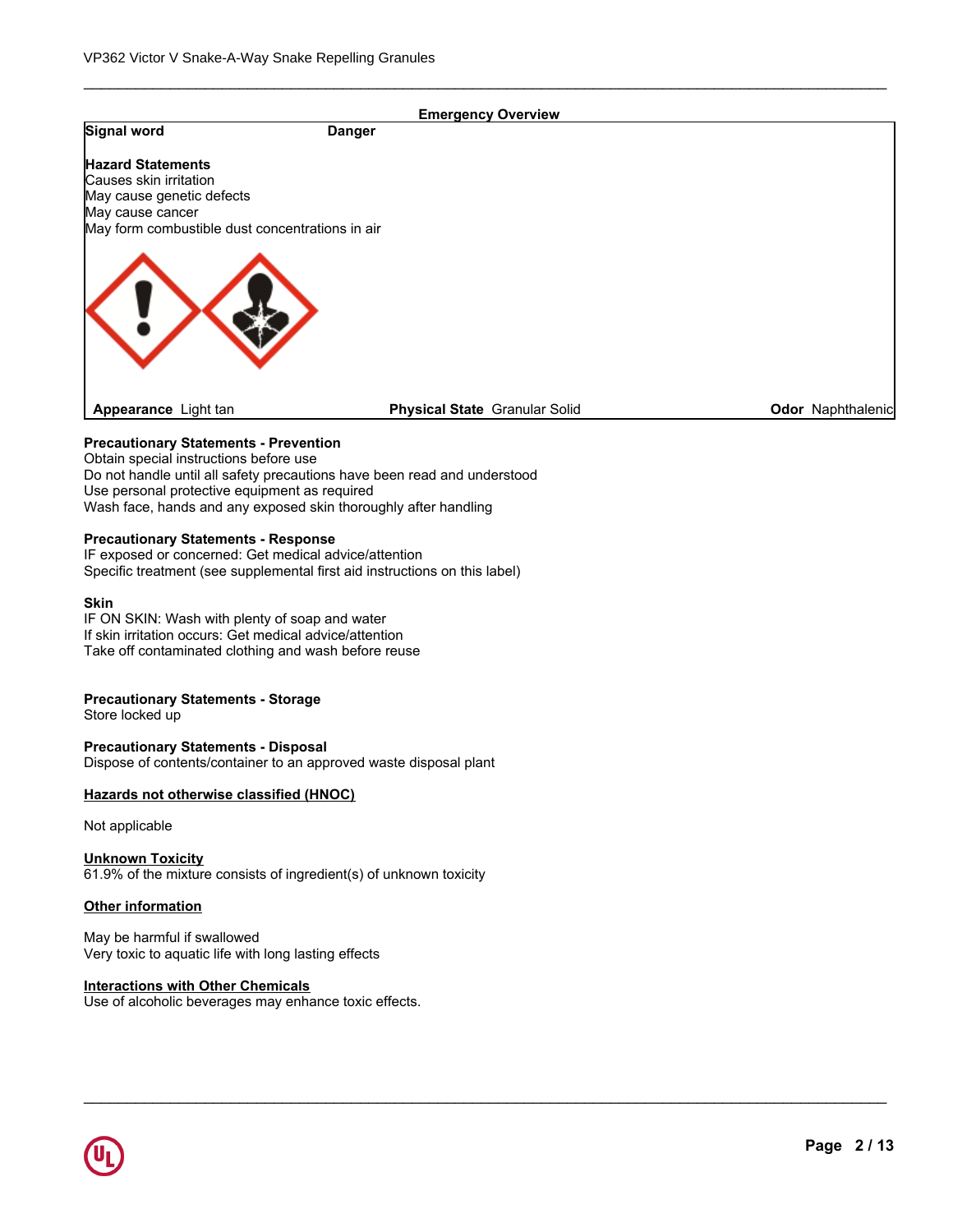# **3. COMPOSITION/INFORMATION ON INGREDIENTS**

\_\_\_\_\_\_\_\_\_\_\_\_\_\_\_\_\_\_\_\_\_\_\_\_\_\_\_\_\_\_\_\_\_\_\_\_\_\_\_\_\_\_\_\_\_\_\_\_\_\_\_\_\_\_\_\_\_\_\_\_\_\_\_\_\_\_\_\_\_\_\_\_\_\_\_\_\_\_\_\_\_\_\_\_\_\_\_\_\_\_\_\_\_

| <b>Chemical Name</b> | <b>CAS No</b>     | Weight-%     | <b>Trade Secret</b> |
|----------------------|-------------------|--------------|---------------------|
| Sulfur               | $7704 -$<br>-34-9 | $15 -$<br>40 |                     |
| Naphthalene          | $-20-$<br>ົ^ 1    | ιu           |                     |

\*The exact percentage (concentration) of composition has been withheld as a trade secret

# **4. FIRST AID MEASURES**

# **First aid measures**

.

| <b>General Advice</b>                                       | Show this safety data sheet to the doctor in attendance.                                                                                                                                                                                                           |
|-------------------------------------------------------------|--------------------------------------------------------------------------------------------------------------------------------------------------------------------------------------------------------------------------------------------------------------------|
| <b>Eye Contact</b>                                          | Rinse immediately with plenty of water, also under the eyelids, for at least 15<br>minutes. Keep eye wide open while rinsing. Remove contact lenses, if present and<br>easy to do. Continue rinsing. Get medical attention if irritation develops and<br>persists. |
| <b>Skin Contact</b>                                         | Wash off immediately with soap and plenty of water for at least 15 minutes. Get<br>medical attention if irritation develops and persists.                                                                                                                          |
| <b>Inhalation</b>                                           | Remove to fresh air. Get medical attention immediately if symptoms occur.                                                                                                                                                                                          |
| Ingestion                                                   | Rinse mouth immediately and drink plenty of water. Never give anything by mouth<br>to an unconscious person. Do NOT induce vomiting. Call a physician.                                                                                                             |
|                                                             | Self-protection of the first aider Avoid contact with skin, eyes or clothing. Use personal protective equipment as<br>required. Wear personal protective clothing (see section 8).                                                                                 |
| Most important symptoms and effects, both acute and delayed |                                                                                                                                                                                                                                                                    |
|                                                             |                                                                                                                                                                                                                                                                    |

\_\_\_\_\_\_\_\_\_\_\_\_\_\_\_\_\_\_\_\_\_\_\_\_\_\_\_\_\_\_\_\_\_\_\_\_\_\_\_\_\_\_\_\_\_\_\_\_\_\_\_\_\_\_\_\_\_\_\_\_\_\_\_\_\_\_\_\_\_\_\_\_\_\_\_\_\_\_\_\_\_\_\_\_\_\_\_\_\_\_\_\_\_

**Most Important Symptoms and** No information available. **Effects**

**Indication of any immediate medical attention and special treatment needed**

**Notes to Physician** Treat symptomatically.

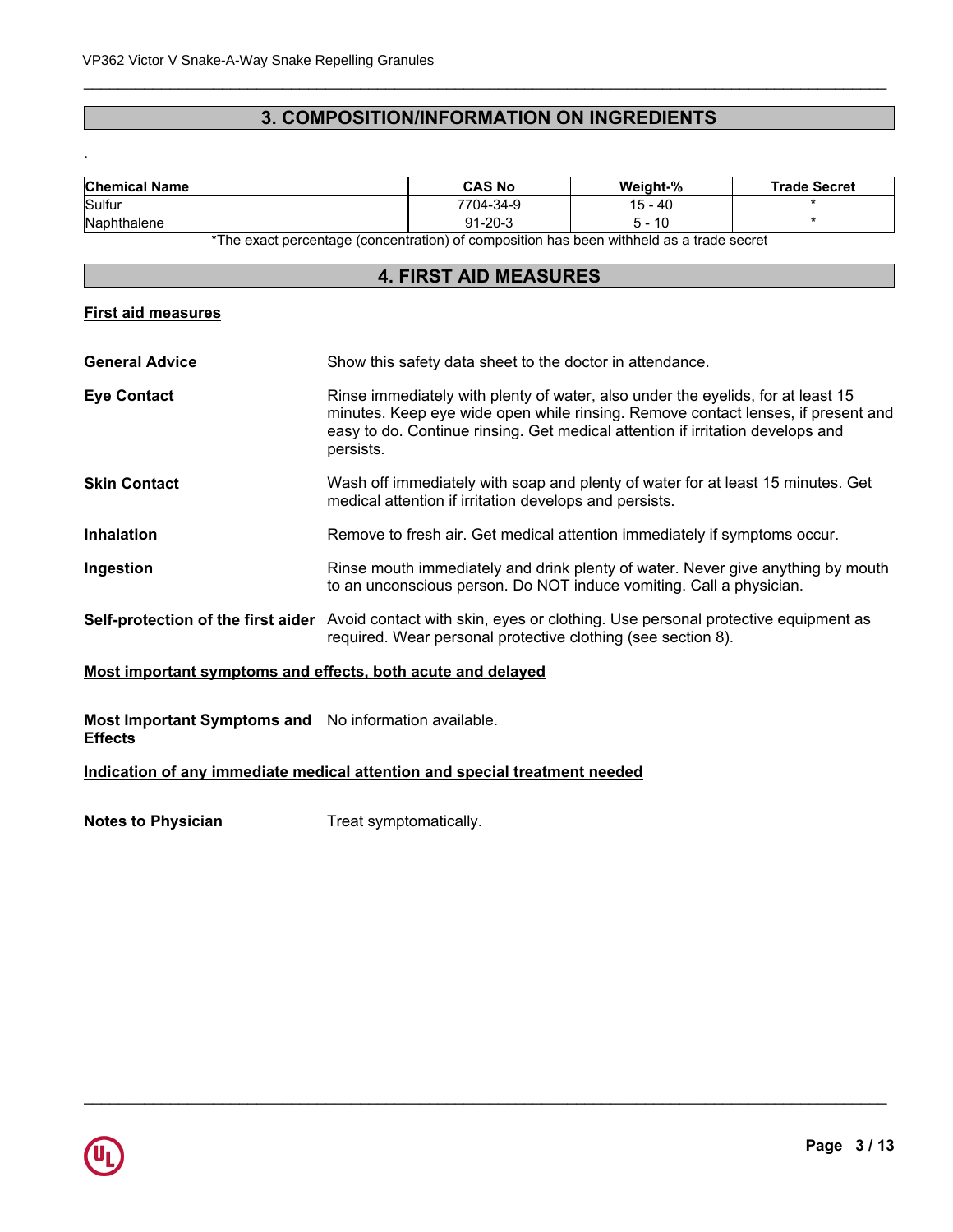# **5. FIRE-FIGHTING MEASURES**

\_\_\_\_\_\_\_\_\_\_\_\_\_\_\_\_\_\_\_\_\_\_\_\_\_\_\_\_\_\_\_\_\_\_\_\_\_\_\_\_\_\_\_\_\_\_\_\_\_\_\_\_\_\_\_\_\_\_\_\_\_\_\_\_\_\_\_\_\_\_\_\_\_\_\_\_\_\_\_\_\_\_\_\_\_\_\_\_\_\_\_\_\_

#### **Suitable Extinguishing Media**

Use extinguishing measures that are appropriate to local circumstances and the surrounding environment.

#### **Unsuitable extinguishing media**

CAUTION: Use of water spray when fighting fire may be inefficient.

#### **Specific Hazards Arising from the Chemical**

Avoid generation of dust. Fine dust dispersed in air may ignite.

#### **Hazardous Combustion Products**

Carbon oxides.

#### **Explosion Data Sensitivity to Mechanical Impact No.**

**Sensitivity to Static Discharge Yes.** 

#### **Protective equipment and precautions for firefighters**

As in any fire, wear self-contained breathing apparatus pressure-demand, MSHA/NIOSH (approved or equivalent) and full protective gear.

# **6. ACCIDENTAL RELEASE MEASURES**

# **Personal precautions, protective equipment and emergency procedures**

| <b>Personal Precautions</b>                          | Avoid contact with skin, eyes or clothing. Ensure adequate ventilation. Use personal<br>protective equipment as required. Avoid generation of dust. Do not breathe dust.<br>ELIMINATE all ignition sources (no smoking, flares, sparks or flames in immediate area).<br>Take precautionary measures against static discharges. |
|------------------------------------------------------|--------------------------------------------------------------------------------------------------------------------------------------------------------------------------------------------------------------------------------------------------------------------------------------------------------------------------------|
| <b>Other Information</b>                             | Refer to protective measures listed in Sections 7 and 8.                                                                                                                                                                                                                                                                       |
| <b>Environmental Precautions</b>                     |                                                                                                                                                                                                                                                                                                                                |
| <b>Environmental Precautions</b>                     | Refer to protective measures listed in Sections 7 and 8. Prevent further leakage or spillage<br>if safe to do so.                                                                                                                                                                                                              |
| Methods and material for containment and cleaning up |                                                                                                                                                                                                                                                                                                                                |
| <b>Methods for Containment</b>                       | Prevent further leakage or spillage if safe to do so. Prevent dust cloud.                                                                                                                                                                                                                                                      |
| Methods for cleaning up                              | Take up with inert, damp, non-combustible material using clean non-sparking tools and<br>place into loosely covered plastic containers for later disposal.                                                                                                                                                                     |

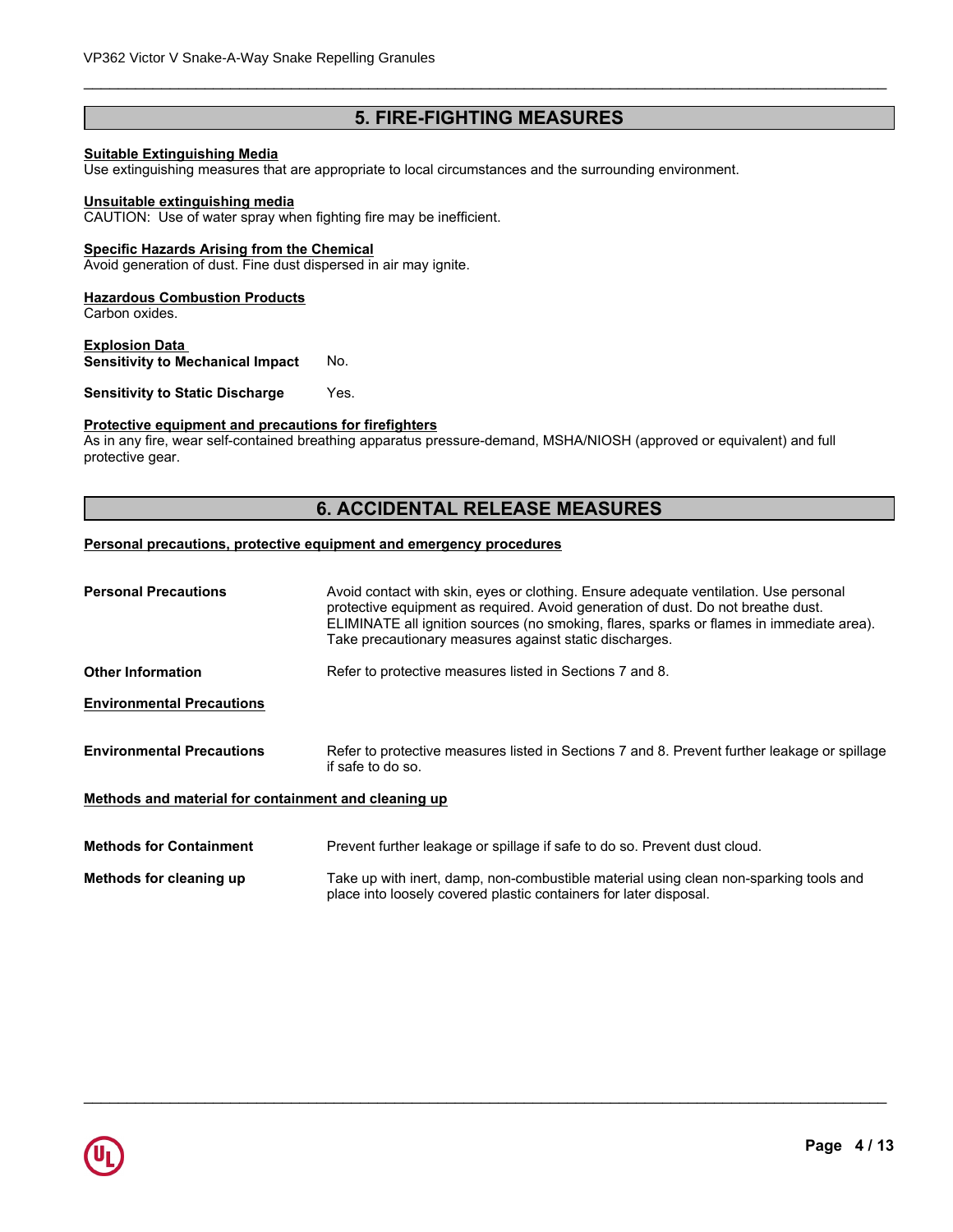# **7. HANDLING AND STORAGE**

\_\_\_\_\_\_\_\_\_\_\_\_\_\_\_\_\_\_\_\_\_\_\_\_\_\_\_\_\_\_\_\_\_\_\_\_\_\_\_\_\_\_\_\_\_\_\_\_\_\_\_\_\_\_\_\_\_\_\_\_\_\_\_\_\_\_\_\_\_\_\_\_\_\_\_\_\_\_\_\_\_\_\_\_\_\_\_\_\_\_\_\_\_

# **STORAGE & DISPOSAL**

**HANDLE STORAGE:** Store only in original container in a cool dry and well-ventilated location inaccessible to children and PESTICIDE STORAGE: Store only in original container, in a cool, dry, and well-ventilated location inaccessible to children and<br>nets pets.

PESTICIDE DISPOSAL AND CONTAINER HANDLING: Non-refillable container. Do not reuse or refill this container. If Empty: heat for a surface surface set  $\alpha$  is a set of the spark of the sparker of the spark  $\alpha$  surfaces. Nowell in the spark  $\alpha$  spark  $\alpha$  sparks. And  $\alpha$  is a spark-proof tools and  $\alpha$  is a spark-proof tools and  $\alpha$  is Place in trash or offer for recycling if available. If Partly Filled: Call your local solid waste agency for disposal instructions. Never<br>Place unused product down any indoor or outdoor drain place unused product down any indoor or outdoor drain.

**Incompatible Products** Strong acids. Strong oxidizing agents. Strong bases.

# **8. EXPOSURE CONTROLS/PERSONAL PROTECTION**

# **Control parameters**

#### **Exposure Guidelines**

| <b>Chemical Name</b> | <b>ACGIH TLV</b> | <b>OSHA PEL</b>                     | <b>NIOSH IDLH</b>         |
|----------------------|------------------|-------------------------------------|---------------------------|
| Naphthalene          | TWA: 10 ppm      | TWA: 10 ppm                         | IDLH: 250 ppm             |
| $91 - 20 - 3$        | c*               | TWA: $50 \text{ mg/m}^3$            | TWA: 10 ppm               |
|                      |                  | (vacated) TWA: 10 ppm               | TWA: $50 \text{ mg/m}^3$  |
|                      |                  | (vacated) TWA: $50 \text{ mg/m}^3$  | STEL: 15 ppm              |
|                      |                  | (vacated) STEL: 15 ppm              | STEL: $75 \text{ mg/m}^3$ |
|                      |                  | (vacated) STEL: $75 \text{ mg/m}^3$ |                           |

*ACGIH TLV: American Conference of Governmental Industrial Hygienists - Threshold Limit Value OSHA PEL: Occupational Safety and Health Administration - Permissible Exposure Limits Immediately Dangerous to Life or Health*

**Other Exposure Guidelines** Vacated limits revoked by the Court of Appeals decision in AFL-CIO v. OSHA, 965 F.2d 962 (11th Cir., 1992) See section 15 for national exposure control parameters

# **Appropriate engineering controls**

| <b>Engineering Measures</b>                                           | <b>Showers</b><br>Eyewash stations<br>Ventilation systems                                                                                                                                                                                                                                                              |
|-----------------------------------------------------------------------|------------------------------------------------------------------------------------------------------------------------------------------------------------------------------------------------------------------------------------------------------------------------------------------------------------------------|
| Individual protection measures, such as personal protective equipment |                                                                                                                                                                                                                                                                                                                        |
| <b>Eye/Face Protection</b>                                            | Wear safety glasses with side shields (or goggles).                                                                                                                                                                                                                                                                    |
| <b>Skin and Body Protection</b>                                       | Wear protective gloves and protective clothing. Long sleeved clothing. Impervious gloves.                                                                                                                                                                                                                              |
| <b>Respiratory Protection</b>                                         | No protective equipment is needed under normal use conditions. If exposure limits are<br>exceeded or irritation is experienced, ventilation and evacuation may be required.                                                                                                                                            |
| <b>Hygiene Measures</b>                                               | Handle in accordance with good industrial hygiene and safety practice. Avoid contact with<br>skin, eyes or clothing. Wear suitable gloves and eye/face protection. Do not eat, drink or<br>smoke when using this product. Wash hands before breaks and immediately after handling<br>the product. Do not breathe dust. |

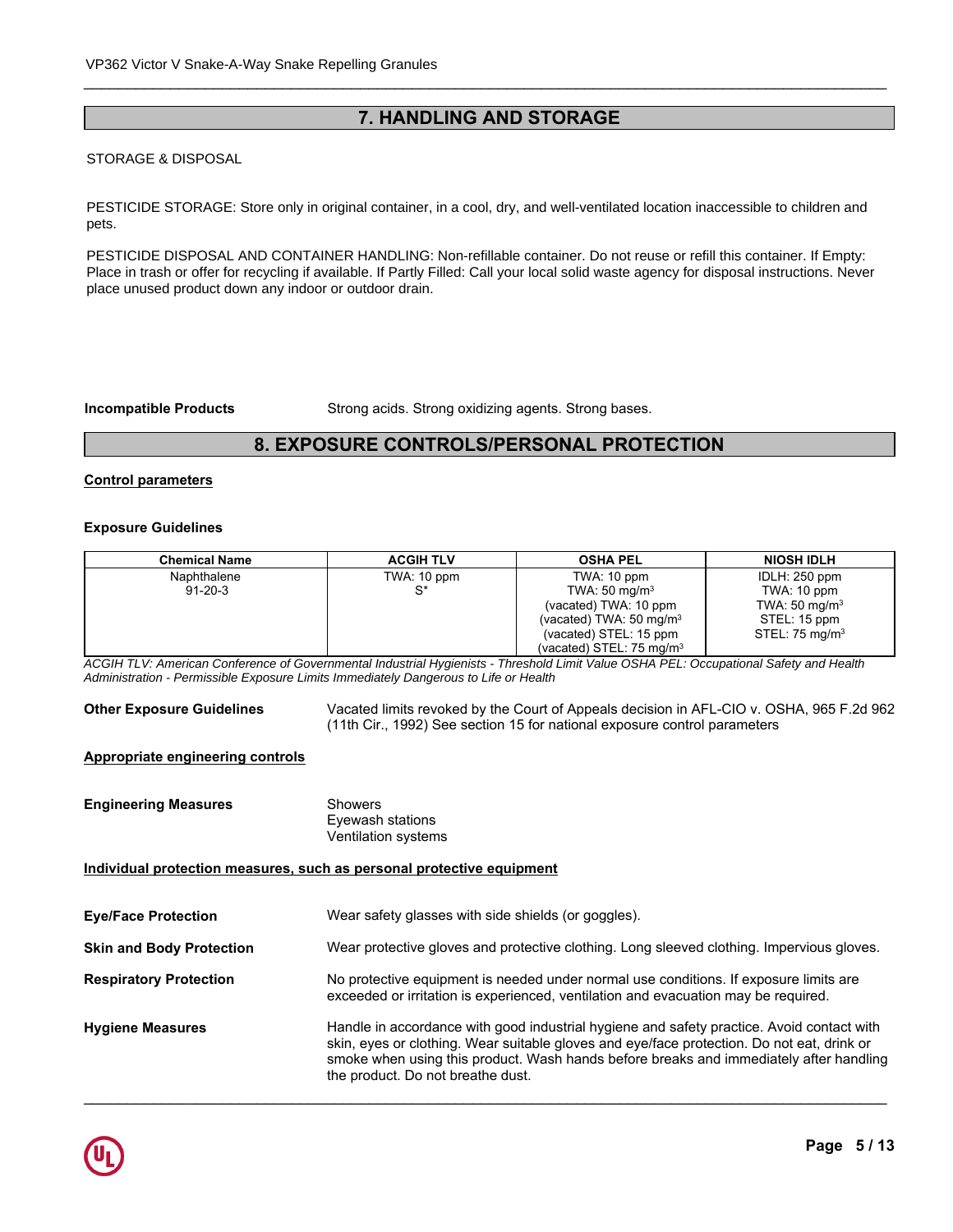# **9. PHYSICAL AND CHEMICAL PROPERTIES**

# **Physical and Chemical Properties**

| <b>Physical State</b>                                   | Granular, Solid          |                       |                          |
|---------------------------------------------------------|--------------------------|-----------------------|--------------------------|
| <b>Appearance</b>                                       | Light tan                | Odor                  | Naphthalenic             |
| Color                                                   | No information available | <b>Odor Threshold</b> | No information available |
| <b>Property</b>                                         | Values                   | <b>Remarks Method</b> |                          |
| pH                                                      | <b>UNKNOWN</b>           | None known            |                          |
| Melting / freezing point                                | No data available        | None known            |                          |
| Boiling point / boiling range                           | 831 degrees F            | None known            |                          |
| <b>Flash Point</b>                                      | No data available        | None known            |                          |
| <b>Evaporation Rate</b>                                 | No data available        | None known            |                          |
| <b>Flammability (solid, gas)</b>                        | No data available        | None known            |                          |
| <b>Flammability Limit in Air</b>                        |                          |                       |                          |
| <b>Upper flammability limit</b>                         | No data available        |                       |                          |
| Lower flammability limit                                | No data available        |                       |                          |
| Vapor pressure                                          | $0.04$ mm Hq             | None known            |                          |
| <b>Vapor density</b>                                    | No data available        | None known            |                          |
| <b>Specific Gravity</b>                                 | 0.432                    | None known            |                          |
| <b>Water Solubility</b>                                 | Insoluble                | None known            |                          |
| Solubility in other solvents                            | No data available        | None known            |                          |
| Partition coefficient: n-octanol/waterNo data available |                          | None known            |                          |
| <b>Autoignition temperature</b>                         | No data available        | None known            |                          |
| <b>Decomposition temperature</b>                        | No data available        | None known            |                          |
| <b>Kinematic viscosity</b>                              | No data available        | None known            |                          |
| <b>Dynamic viscosity</b>                                | No data available        | None known            |                          |
| <b>Explosive properties</b>                             | No data available        |                       |                          |
| <b>Oxidizing Properties</b>                             | No data available        |                       |                          |
| <b>Other Information</b>                                |                          |                       |                          |
| <b>Softening Point</b>                                  | No data available        |                       |                          |

**VOC Content (%)**<br> **Particle Size**<br> **Particle Size**<br> **No data available Particle Size Distribution**

**No data available** 

\_\_\_\_\_\_\_\_\_\_\_\_\_\_\_\_\_\_\_\_\_\_\_\_\_\_\_\_\_\_\_\_\_\_\_\_\_\_\_\_\_\_\_\_\_\_\_\_\_\_\_\_\_\_\_\_\_\_\_\_\_\_\_\_\_\_\_\_\_\_\_\_\_\_\_\_\_\_\_\_\_\_\_\_\_\_\_\_\_\_\_\_\_

# **Remarks Method**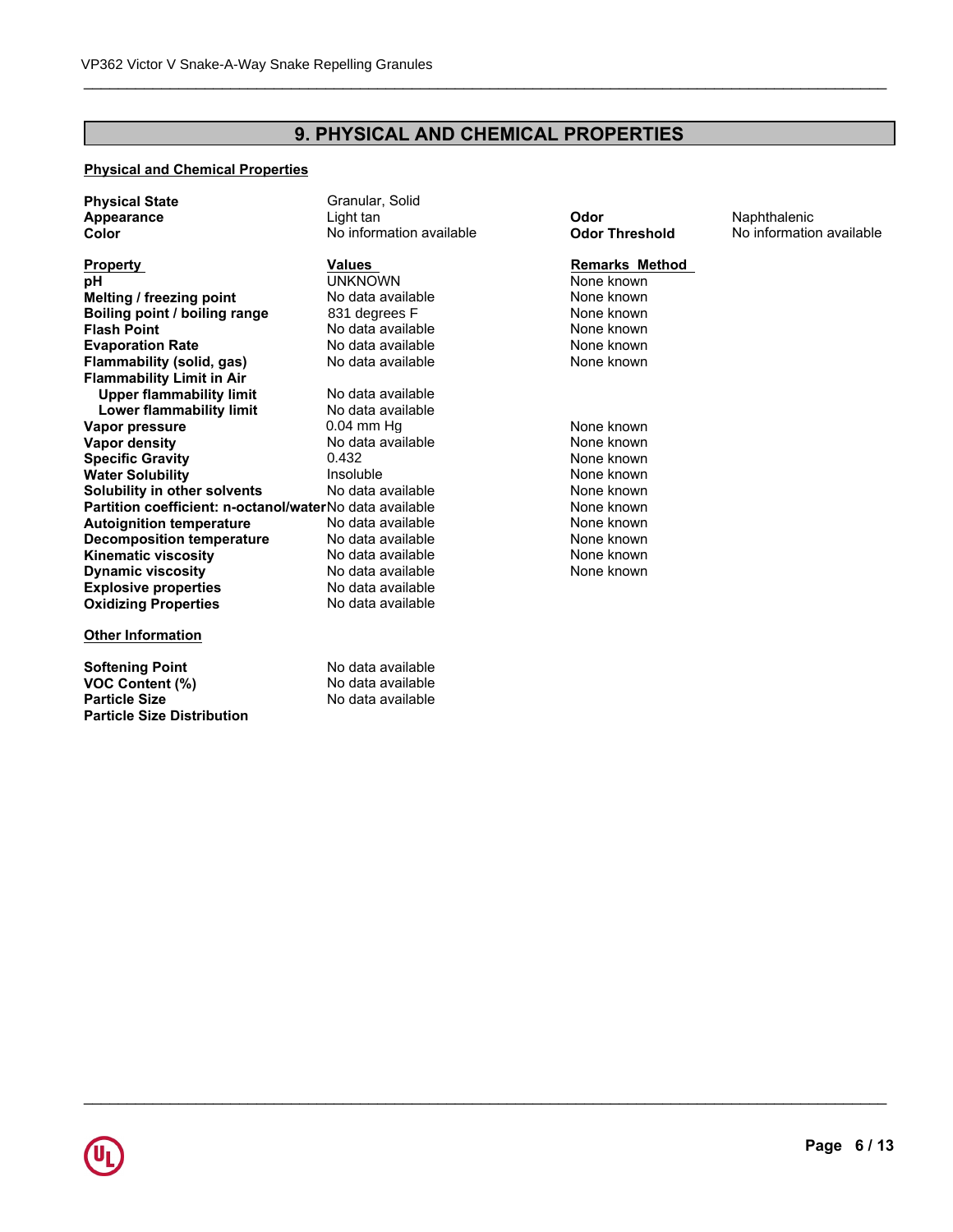# **10. STABILITY AND REACTIVITY**

\_\_\_\_\_\_\_\_\_\_\_\_\_\_\_\_\_\_\_\_\_\_\_\_\_\_\_\_\_\_\_\_\_\_\_\_\_\_\_\_\_\_\_\_\_\_\_\_\_\_\_\_\_\_\_\_\_\_\_\_\_\_\_\_\_\_\_\_\_\_\_\_\_\_\_\_\_\_\_\_\_\_\_\_\_\_\_\_\_\_\_\_\_

# **Reactivity**

No data available.

# **Chemical stability**

Stable under recommended storage conditions.

### **Possibility of Hazardous Reactions**

None under normal processing.

#### **Hazardous Polymerization**

Hazardous polymerization does not occur.

# **Conditions to avoid**

Excessive heat. Heating in air. Dust formation.

# **Incompatible materials**

Strong acids. Strong oxidizing agents. Strong bases.

# **Hazardous Decomposition Products**

Carbon oxides.

# **11. TOXICOLOGICAL INFORMATION**

# **Information on likely routes of exposure**

# **Product Information** .

| <b>Inhalation</b>   | Specific test data for the substance or mixture is not available. May cause irritation of<br>respiratory tract.                                                                                             |
|---------------------|-------------------------------------------------------------------------------------------------------------------------------------------------------------------------------------------------------------|
| <b>Eye Contact</b>  | Specific test data for the substance or mixture is not available. Expected to be an irritant<br>based on components. Irritating to eyes. May cause redness, itching, and pain.                              |
| <b>Skin Contact</b> | Specific test data for the substance or mixture is not available. Expected to be an irritant<br>based on components. Irritating to skin.                                                                    |
| Ingestion           | Specific test data for the substance or mixture is not available. Ingestion may cause<br>irritation to mucous membranes. Ingestion may cause gastrointestinal irritation, nausea,<br>vomiting and diarrhea. |

# **Component Information**

| <b>Chemical Name</b> | Oral LD50                             | <b>Dermal LD50</b>       | <b>Inhalation LC50</b>                |
|----------------------|---------------------------------------|--------------------------|---------------------------------------|
| Sulfur               | (Rat)<br>$>$ 3000 mg/kg $\frac{1}{2}$ | (Rabbit)<br>> 2000 mg/kg | $> 9.23$ mg/L (Rat) 4 h               |
| 7704-34-9            |                                       |                          |                                       |
| Naphthalene          |                                       | ' Rabbit<br>$> 20$ g/kg  | 'Rat)1 h<br>$> 340$ mg/m <sup>3</sup> |
| 191-20-3             |                                       |                          |                                       |

#### **Information on toxicological effects**

**Symptoms** Erythema (skin redness). May cause redness and tearing of the eyes.

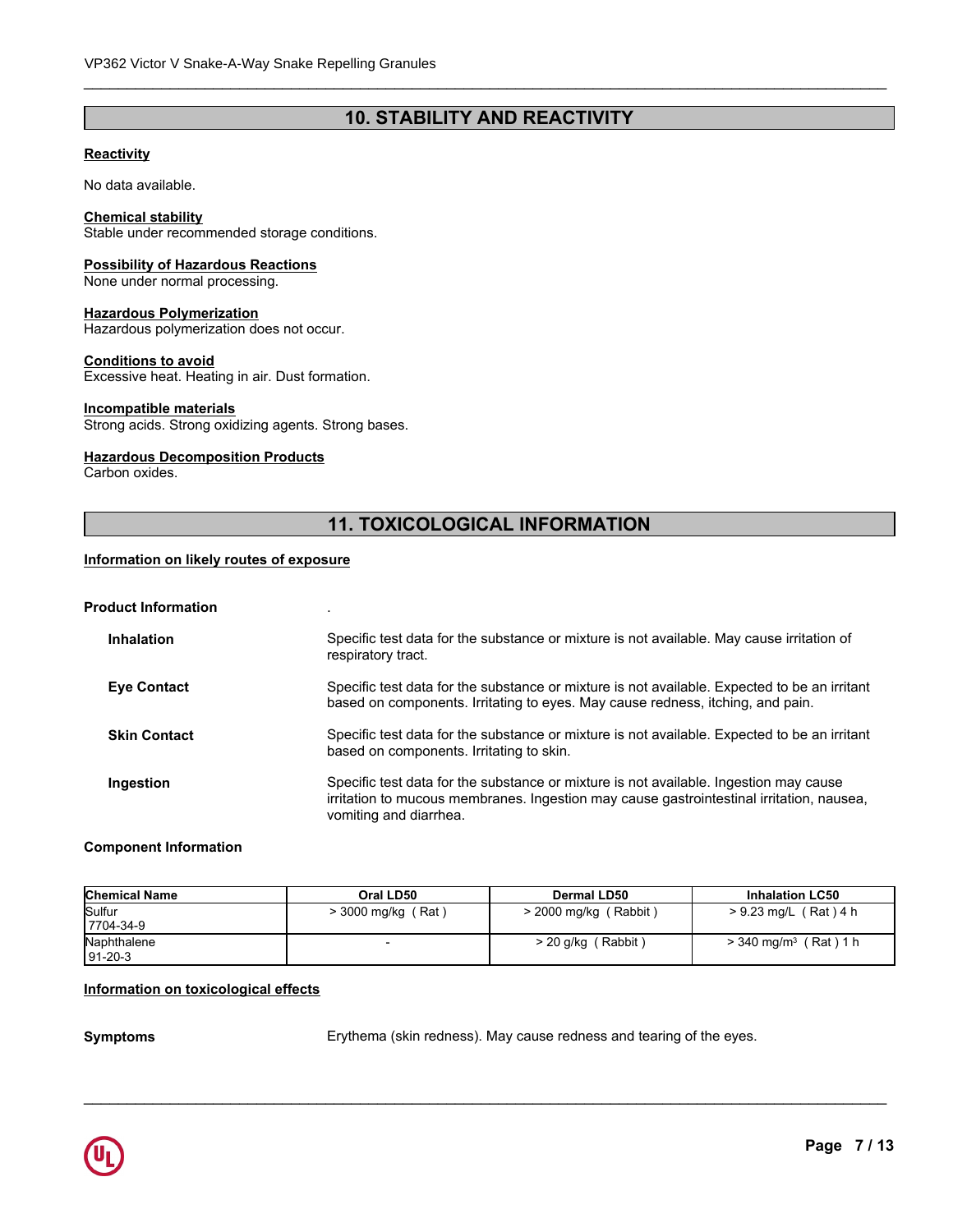# **Delayed and immediate effects as well as chronic effects from short and long-term exposure**

| <b>Sensitization</b>                                                                                                                                                   |                                                                                                                                                                                                                      | No information available.                                                                                                                                                                                                             |                        |             |  |
|------------------------------------------------------------------------------------------------------------------------------------------------------------------------|----------------------------------------------------------------------------------------------------------------------------------------------------------------------------------------------------------------------|---------------------------------------------------------------------------------------------------------------------------------------------------------------------------------------------------------------------------------------|------------------------|-------------|--|
| <b>Mutagenic Effects</b>                                                                                                                                               |                                                                                                                                                                                                                      | Contains a known or suspected mutagen.                                                                                                                                                                                                |                        |             |  |
| Carcinogenicity                                                                                                                                                        |                                                                                                                                                                                                                      | The table below indicates whether each agency has listed any ingredient as a carcinogen.                                                                                                                                              |                        |             |  |
| <b>Chemical Name</b>                                                                                                                                                   | <b>ACGIH</b>                                                                                                                                                                                                         | <b>IARC</b>                                                                                                                                                                                                                           | <b>NTP</b>             | <b>OSHA</b> |  |
| Naphthalene<br>91-20-3                                                                                                                                                 | A <sub>3</sub>                                                                                                                                                                                                       | Group 2A<br>Group 2B                                                                                                                                                                                                                  | Reasonably Anticipated | $\times$    |  |
| A3 - Animal Carcinogen<br>Group 2A - Probably Carcinogenic to Humans<br>Group 2B - Possibly Carcinogenic to Humans<br>NTP (National Toxicology Program)<br>X - Present | IARC (International Agency for Research on Cancer)<br>Reasonably Anticipated - Reasonably Anticipated to be a Human Carcinogen<br>OSHA (Occupational Safety and Health Administration of the US Department of Labor) |                                                                                                                                                                                                                                       |                        |             |  |
| <b>Reproductive Toxicity</b>                                                                                                                                           |                                                                                                                                                                                                                      | No information available.                                                                                                                                                                                                             |                        |             |  |
| <b>STOT - single exposure</b>                                                                                                                                          |                                                                                                                                                                                                                      | No information available.                                                                                                                                                                                                             |                        |             |  |
| <b>STOT - repeated exposure</b>                                                                                                                                        |                                                                                                                                                                                                                      | No information available.                                                                                                                                                                                                             |                        |             |  |
| <b>Chronic Toxicity</b>                                                                                                                                                |                                                                                                                                                                                                                      | Contains a known or suspected mutagen. Possible risk of irreversible effects. Contains a<br>known or suspected carcinogen. May cause adverse effects on the bone marrow and<br>blood-forming system. May cause adverse liver effects. |                        |             |  |
| <b>Target Organ Effects</b>                                                                                                                                            |                                                                                                                                                                                                                      | Respiratory system. Eyes. Skin. May affect the genetic material in germ cells (sperm and<br>eggs). Gastrointestinal tract (GI). Blood. Central Nervous System (CNS). Kidney. Liver.<br>Nasal cavities.                                |                        |             |  |
| <b>Aspiration Hazard</b>                                                                                                                                               |                                                                                                                                                                                                                      | No information available.                                                                                                                                                                                                             |                        |             |  |
|                                                                                                                                                                        |                                                                                                                                                                                                                      |                                                                                                                                                                                                                                       |                        |             |  |

\_\_\_\_\_\_\_\_\_\_\_\_\_\_\_\_\_\_\_\_\_\_\_\_\_\_\_\_\_\_\_\_\_\_\_\_\_\_\_\_\_\_\_\_\_\_\_\_\_\_\_\_\_\_\_\_\_\_\_\_\_\_\_\_\_\_\_\_\_\_\_\_\_\_\_\_\_\_\_\_\_\_\_\_\_\_\_\_\_\_\_\_\_

\_\_\_\_\_\_\_\_\_\_\_\_\_\_\_\_\_\_\_\_\_\_\_\_\_\_\_\_\_\_\_\_\_\_\_\_\_\_\_\_\_\_\_\_\_\_\_\_\_\_\_\_\_\_\_\_\_\_\_\_\_\_\_\_\_\_\_\_\_\_\_\_\_\_\_\_\_\_\_\_\_\_\_\_\_\_\_\_\_\_\_\_\_

# **Numerical measures of toxicity Product Information**

# **The following values are calculated based on chapter 3.1 of the GHS document**

**ATEmix (oral)** 2,721.00 mg/kg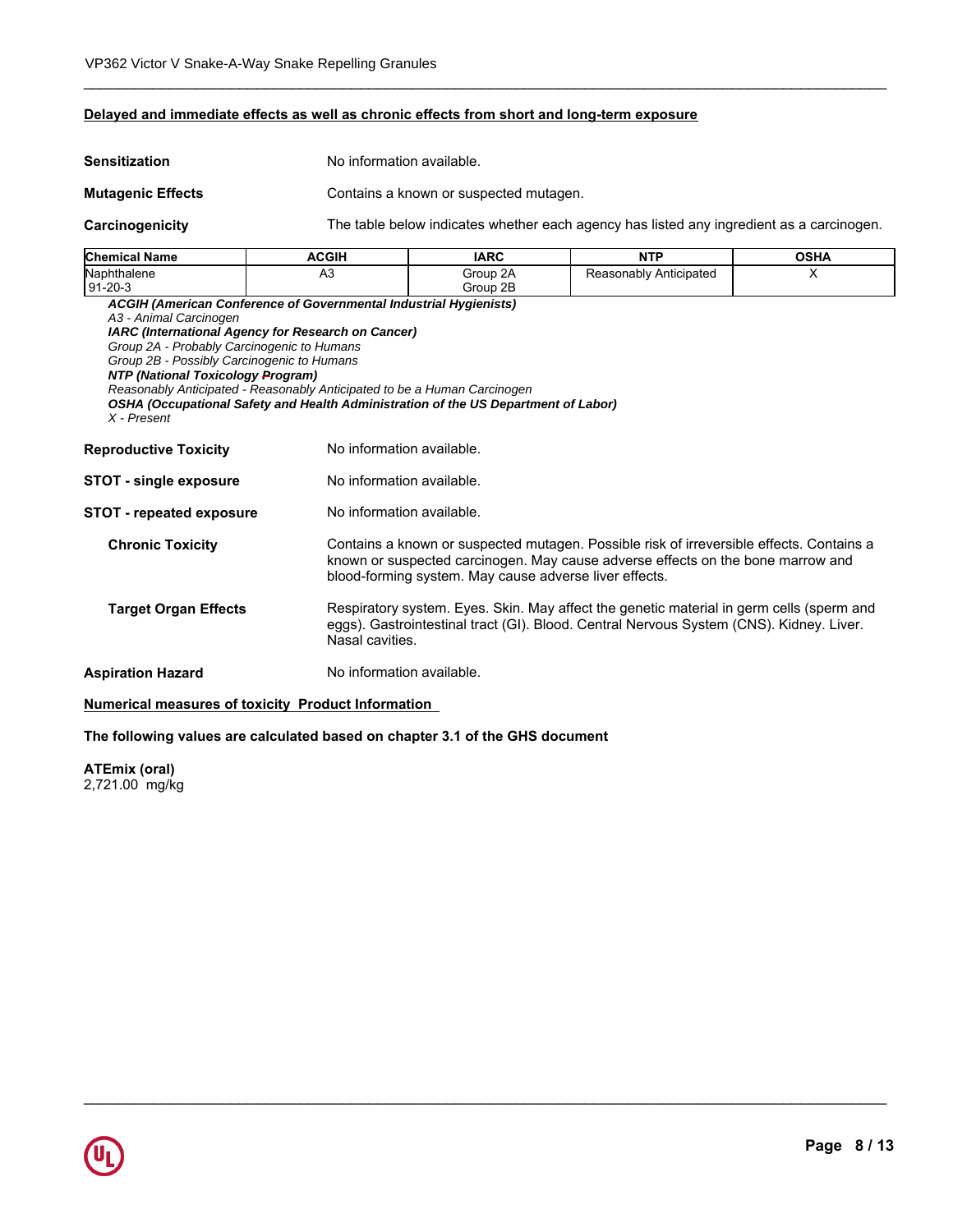# **12. ECOLOGICAL INFORMATION**

\_\_\_\_\_\_\_\_\_\_\_\_\_\_\_\_\_\_\_\_\_\_\_\_\_\_\_\_\_\_\_\_\_\_\_\_\_\_\_\_\_\_\_\_\_\_\_\_\_\_\_\_\_\_\_\_\_\_\_\_\_\_\_\_\_\_\_\_\_\_\_\_\_\_\_\_\_\_\_\_\_\_\_\_\_\_\_\_\_\_\_\_\_

# **Ecotoxicity**

Very toxic to aquatic life with long lasting effects.

| <b>Chemical Name</b>         | <b>Toxicity to Algae</b>                         | <b>Toxicity to Fish</b>                                                                                                                                                                                                                                                   | <b>Toxicity to</b><br><b>Microorganisms</b>        | Daphnia Magna (Water<br>Flea)                                                   |
|------------------------------|--------------------------------------------------|---------------------------------------------------------------------------------------------------------------------------------------------------------------------------------------------------------------------------------------------------------------------------|----------------------------------------------------|---------------------------------------------------------------------------------|
| Sulfur<br>7704-34-9          |                                                  | 96h LC50: = $866$ mg/L<br>(Brachydanio rerio) 96h<br>$LC50: < 14$ mg/L (Lepomis<br>macrochirus) 96h LC50: ><br>180 mg/L (Oncorhynchus<br>mykiss)                                                                                                                          |                                                    |                                                                                 |
| Naphthalene<br>$91 - 20 - 3$ | 72h EC50: = $0.4$ mg/L<br>(Skeletonema costatum) | 96h LC50: 5.74 - 6.44 mg/L<br>(Pimephales promelas) 96h<br>$LC50: = 1.6$ mg/L<br>(Oncorhynchus mykiss) 96h<br>LC50: 0.91 - 2.82 mg/L<br>(Oncorhynchus mykiss) 96h<br>$L C50: = 1.99$ mg/L<br>(Pimephales promelas) 96h<br>$LC50: = 31.0265$ mg/L<br>(Lepomis macrochirus) | $EC50 = 0.93$ mg/L 30 min<br>$EC50 > 20$ mg/L 18 h | 48h LC50: = $2.16$ mg/L 48h<br>$EC50: = 1.96$ mg/L 48h<br>EC50: 1.09 - 3.4 mg/L |

# **Persistence and Degradability**

No information available.

# **Bioaccumulation**

| <b>Chemical Name</b>          | Pow<br>LOO |
|-------------------------------|------------|
| Naphthalene<br>Q1.20.3<br>ั∠∪ | ບ.ບ        |

\_\_\_\_\_\_\_\_\_\_\_\_\_\_\_\_\_\_\_\_\_\_\_\_\_\_\_\_\_\_\_\_\_\_\_\_\_\_\_\_\_\_\_\_\_\_\_\_\_\_\_\_\_\_\_\_\_\_\_\_\_\_\_\_\_\_\_\_\_\_\_\_\_\_\_\_\_\_\_\_\_\_\_\_\_\_\_\_\_\_\_\_\_

# **Other adverse effects**

No information available.

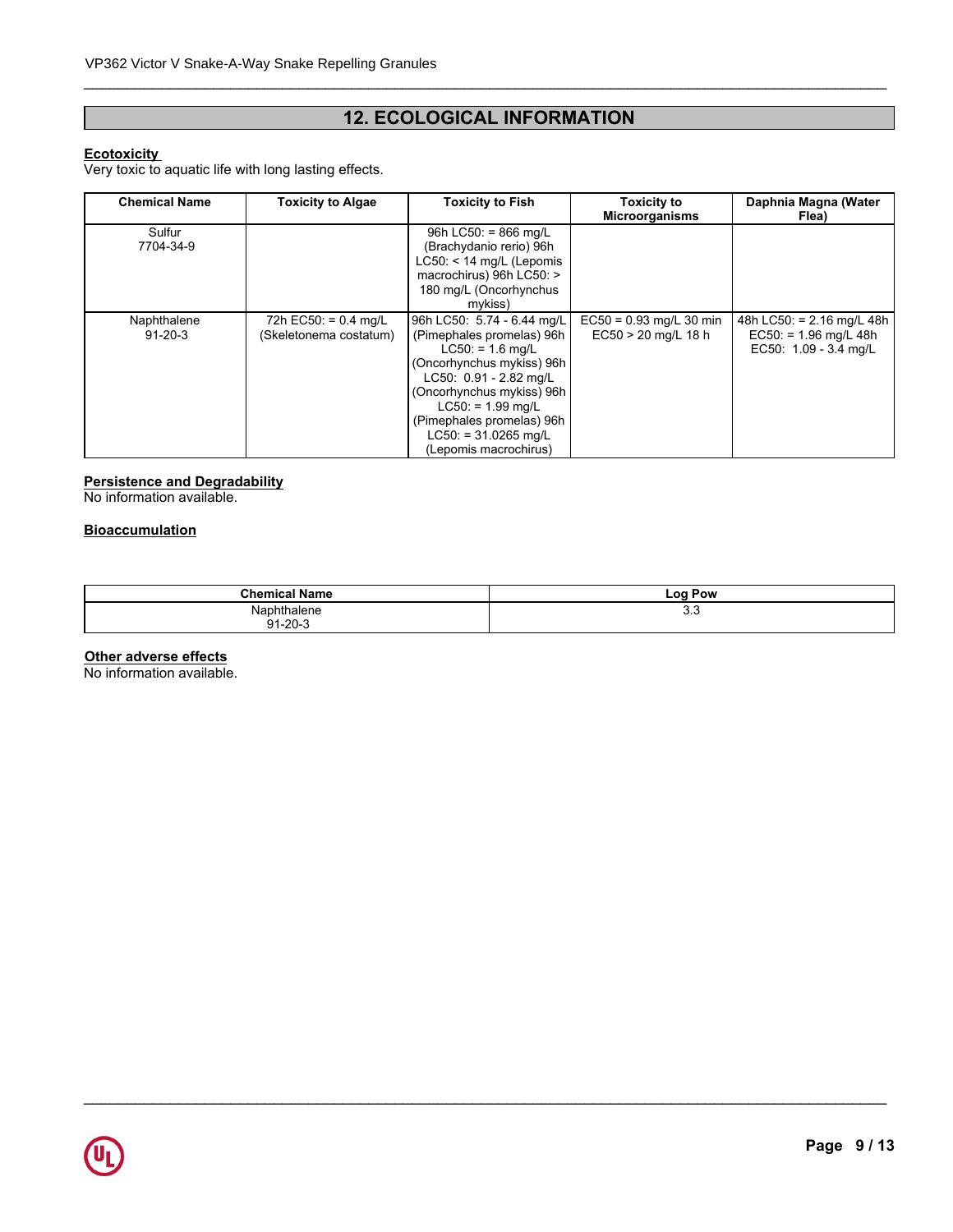# **13. DISPOSAL CONSIDERATIONS**

# **Waste treatment methods**

\_\_\_\_\_\_\_\_\_\_\_\_\_\_\_\_\_\_\_\_\_\_\_\_\_\_\_\_\_\_\_\_\_\_\_\_\_\_\_\_\_\_\_\_\_\_\_\_\_\_\_\_\_\_\_\_\_\_\_\_\_\_\_\_\_\_\_\_\_\_\_\_\_\_\_\_\_\_\_\_\_\_\_\_\_\_\_\_\_\_\_\_\_

| <b>Disposal methods</b>       |                  | This material, as supplied, is not a hazardous waste according to Federal regulations (40<br>CFR 261). This material could become a hazardous waste if it is mixed with or otherwise<br>comes in contact with a hazardous waste, if chemical additions are made to this material, or<br>if the material is processed or otherwise altered. Consult 40 CFR 261 to determine whether<br>the altered material is a hazardous waste. Consult the appropriate state, regional, or local<br>regulations for additional requirements. |                               |                               |  |  |
|-------------------------------|------------------|--------------------------------------------------------------------------------------------------------------------------------------------------------------------------------------------------------------------------------------------------------------------------------------------------------------------------------------------------------------------------------------------------------------------------------------------------------------------------------------------------------------------------------|-------------------------------|-------------------------------|--|--|
| <b>Contaminated Packaging</b> |                  | Dispose of contents/containers in accordance with local regulations.                                                                                                                                                                                                                                                                                                                                                                                                                                                           |                               |                               |  |  |
| <b>Chemical Name</b>          | <b>RCRA</b>      | <b>RCRA - Basis for Listing</b>                                                                                                                                                                                                                                                                                                                                                                                                                                                                                                | <b>RCRA - D Series Wastes</b> | <b>RCRA - U Series Wastes</b> |  |  |
| Naphthalene<br>$91 - 20 - 3$  | U <sub>165</sub> | Included in waste streams:<br>F024, F025, F034, F039,<br>K001, K035, K060, K087,<br>K <sub>145</sub>                                                                                                                                                                                                                                                                                                                                                                                                                           |                               | U <sub>165</sub>              |  |  |

|                               |                                                       | regulations for additional requirements.                                                             | the altered material is a hazardous waste. Consult the appropriate state, regional, or local |                               |
|-------------------------------|-------------------------------------------------------|------------------------------------------------------------------------------------------------------|----------------------------------------------------------------------------------------------|-------------------------------|
| <b>Contaminated Packaging</b> |                                                       |                                                                                                      | Dispose of contents/containers in accordance with local regulations.                         |                               |
| <b>Chemical Name</b>          | <b>RCRA</b>                                           | <b>RCRA - Basis for Listing</b>                                                                      | <b>RCRA - D Series Wastes</b>                                                                | <b>RCRA - U Series Wastes</b> |
| Naphthalene<br>$91 - 20 - 3$  | U165                                                  | Included in waste streams:<br>F024, F025, F034, F039,<br>K001, K035, K060, K087,<br>K <sub>145</sub> |                                                                                              | U165                          |
|                               |                                                       |                                                                                                      |                                                                                              |                               |
| <b>Chemical Name</b>          | <b>RCRA - Halogenated</b><br><b>Organic Compounds</b> | <b>RCRA - P Series Wastes</b>                                                                        | <b>RCRA - F Series Wastes</b>                                                                | <b>RCRA - K Series Wastes</b> |
| Naphthalene                   |                                                       |                                                                                                      | Toxic waste                                                                                  |                               |
| $91 - 20 - 3$                 |                                                       |                                                                                                      | waste number F025                                                                            |                               |
|                               |                                                       |                                                                                                      | Waste description:                                                                           |                               |
|                               |                                                       |                                                                                                      | Condensed light ends, spent                                                                  |                               |
|                               |                                                       |                                                                                                      | filters and filter aids, and                                                                 |                               |
|                               |                                                       |                                                                                                      | spent desiccant wastes from                                                                  |                               |
|                               |                                                       |                                                                                                      | the production of certain                                                                    |                               |
|                               |                                                       |                                                                                                      | chlorinated aliphatic                                                                        |                               |
|                               |                                                       |                                                                                                      | hydrocarbons, by free                                                                        |                               |
|                               |                                                       |                                                                                                      | radical catalyzed processes.                                                                 |                               |
|                               |                                                       |                                                                                                      | These chlorinated aliphatic<br>hydrocarbons are those                                        |                               |
|                               |                                                       |                                                                                                      | having carbon chain lengths                                                                  |                               |
|                               |                                                       |                                                                                                      | ranging from one to and                                                                      |                               |
|                               |                                                       |                                                                                                      | including five, with varying                                                                 |                               |
|                               |                                                       |                                                                                                      | amounts and positions of                                                                     |                               |
|                               |                                                       |                                                                                                      | chlorine substitution.                                                                       |                               |

# **California Hazardous Waste Codes** 232

This product contains one or more substances that are listed with the State of California as a hazardous waste.

| <b>Chemical Name</b> | <b>Hazardous Waste</b><br>California |
|----------------------|--------------------------------------|
| Naphthalene          | $\overline{\phantom{0}}$<br>Toxic    |
| `1-20-ఎ<br>ດ 4       |                                      |

# **14. TRANSPORT INFORMATION**

| $\underline{$<br><b>Proper Shipping Name</b><br><b>Hazard Class</b> | NOT REGULATED<br>NON REGULATED<br>N/A |
|---------------------------------------------------------------------|---------------------------------------|
| <b>TDG</b>                                                          | Not regulated                         |
| <b>MEX</b>                                                          | Not regulated                         |
| <b>ICAO</b>                                                         | Not regulated                         |
| <b>IATA</b>                                                         | Not regulated                         |
|                                                                     |                                       |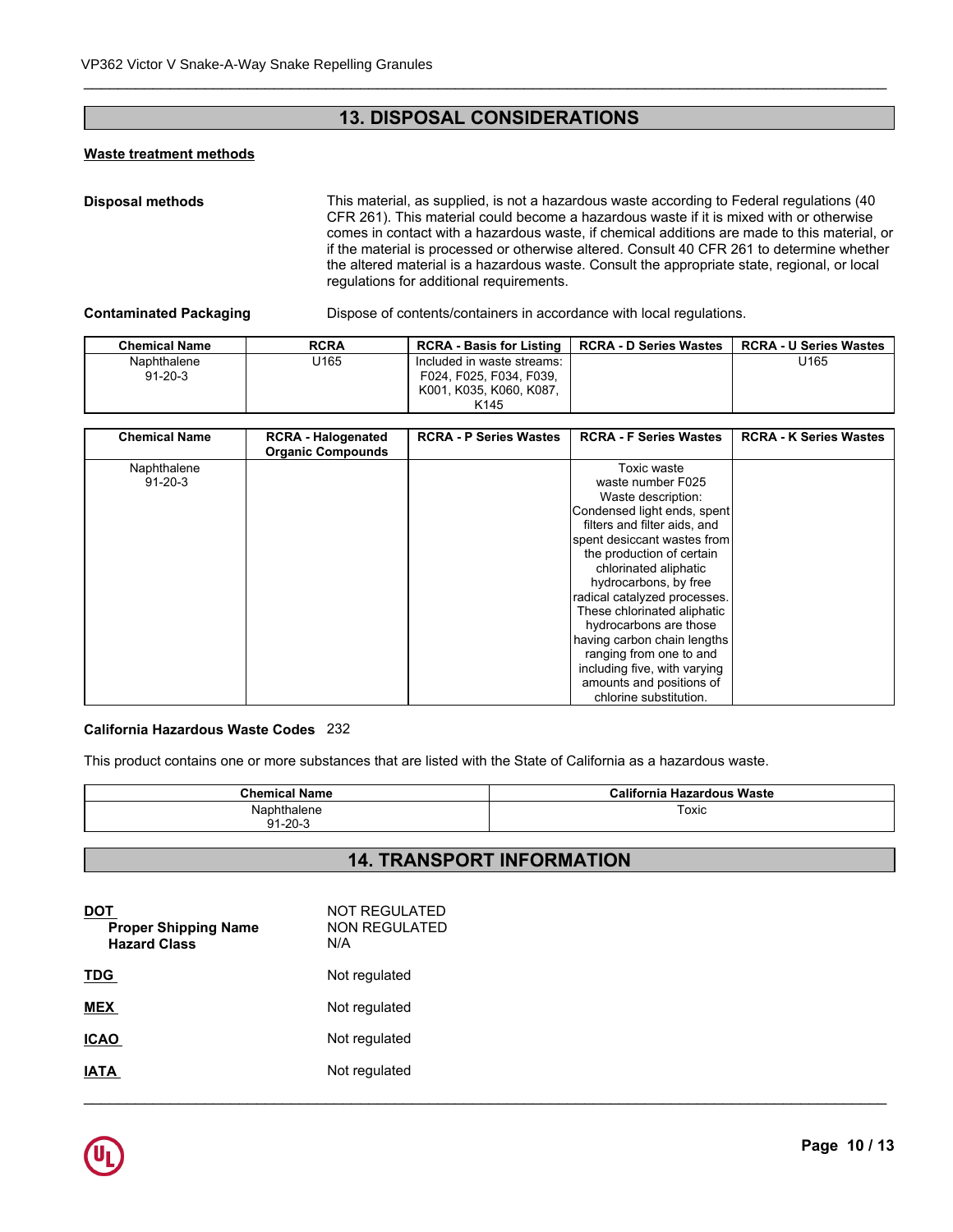| <b>ADN</b>                                                                                                                       | Not regulated               |  |
|----------------------------------------------------------------------------------------------------------------------------------|-----------------------------|--|
| <b>ADR</b>                                                                                                                       | Not regulated               |  |
| RID                                                                                                                              | Not regulated               |  |
| <b>IMDG/IMO</b><br>UN-No.<br><b>Proper Shipping Name</b><br><b>Hazard Class</b><br><b>Marine Pollutant</b><br><b>Description</b> | Not Regulated               |  |
| <b>Proper Shipping Name</b><br><b>Hazard Class</b>                                                                               | <b>NON REGULATED</b><br>N/A |  |

#### **International Inventories**

TSCA Complies<br>DSL All compo All components are listed either on the DSL or NDSL.

\_\_\_\_\_\_\_\_\_\_\_\_\_\_\_\_\_\_\_\_\_\_\_\_\_\_\_\_\_\_\_\_\_\_\_\_\_\_\_\_\_\_\_\_\_\_\_\_\_\_\_\_\_\_\_\_\_\_\_\_\_\_\_\_\_\_\_\_\_\_\_\_\_\_\_\_\_\_\_\_\_\_\_\_\_\_\_\_\_\_\_\_\_

**TSCA** - United States Toxic Substances Control Act Section 8(b) Inventory **DSL/NDSL** - Canadian Domestic Substances List/Non-Domestic Substances List

# **US Federal Regulations**

# **SARA 313**

Section 313 of Title III of the Superfund Amendments and Reauthorization Act of 1986 (SARA). This product contains a chemical or chemicals which are subject to the reporting requirements of the Act and Title 40 of the Code of Federal Regulations, Part 372

| <b>Chemical Name</b>                  |                                       | <b>CAS No</b>                 | Weight-%                                                                                                                     | <b>SARA 313 - Threshold</b><br>Values %     |
|---------------------------------------|---------------------------------------|-------------------------------|------------------------------------------------------------------------------------------------------------------------------|---------------------------------------------|
| Naphthalene - 91-20-3                 |                                       | $91 - 20 - 3$                 | $5 - 10$                                                                                                                     | 0.1                                         |
| <b>SARA 311/312 Hazard Categories</b> |                                       |                               |                                                                                                                              |                                             |
| <b>Acute Health Hazard</b>            |                                       | Yes                           |                                                                                                                              |                                             |
| <b>Chronic Health Hazard</b>          |                                       | Yes                           |                                                                                                                              |                                             |
| <b>Fire Hazard</b>                    |                                       | Yes                           |                                                                                                                              |                                             |
| Sudden release of pressure hazard     |                                       | No                            |                                                                                                                              |                                             |
| <b>Reactive Hazard</b>                |                                       | No                            |                                                                                                                              |                                             |
| <b>CWA (Clean Water Act)</b>          |                                       |                               |                                                                                                                              |                                             |
|                                       |                                       |                               | This product contains the following substances which are regulated pollutants pursuant to the Clean Water Act (40 CFR 122.21 |                                             |
| and 40 CFR 122.42)                    |                                       |                               |                                                                                                                              |                                             |
|                                       |                                       |                               |                                                                                                                              |                                             |
| <b>Chemical Name</b>                  | <b>CWA - Reportable</b><br>Quantities | <b>CWA - Toxic Pollutants</b> | <b>CWA - Priority Pollutants</b>                                                                                             | <b>CWA - Hazardous</b><br><b>Substances</b> |
| Naphthalene<br>$91 - 20 - 3$          | 100 lb                                | X                             | x                                                                                                                            | X                                           |
| <b>CERCLA</b>                         |                                       |                               |                                                                                                                              |                                             |

# **CWA (Clean Water Act)**

| <b>Chemical Name</b>         | <b>CWA - Reportable</b><br>Quantities | <b>CWA - Toxic Pollutants</b> | <b>CWA - Priority Pollutants</b> | <b>CWA - Hazardous</b><br><b>Substances</b> |
|------------------------------|---------------------------------------|-------------------------------|----------------------------------|---------------------------------------------|
| Naphthalene<br>$91 - 20 - 3$ | 100 lb                                |                               |                                  |                                             |

# **CERCLA**

| <b>Chemical Name</b>         | <b>CWA - Reportable</b><br><b>Quantities</b>                                | <b>CWA - Toxic Pollutants</b> | <b>CWA - Priority Pollutants</b>                    | <b>CWA - Hazardous</b><br><b>Substances</b>                                                                            |
|------------------------------|-----------------------------------------------------------------------------|-------------------------------|-----------------------------------------------------|------------------------------------------------------------------------------------------------------------------------|
| Naphthalene<br>$91 - 20 - 3$ | 100 lb                                                                      |                               | Χ                                                   |                                                                                                                        |
|                              |                                                                             |                               |                                                     |                                                                                                                        |
|                              | Environmental Response Compensation and Liability Act (CERCLA) (40 CFR 302) |                               |                                                     | This material, as supplied, contains one or more substances regulated as a hazardous substance under the Comprehensive |
| <b>Chemical Name</b>         | <b>Hazardous Substances RQs</b>                                             |                               | <b>Extremely Hazardous Substances</b><br><b>RQs</b> | <b>RQ</b>                                                                                                              |

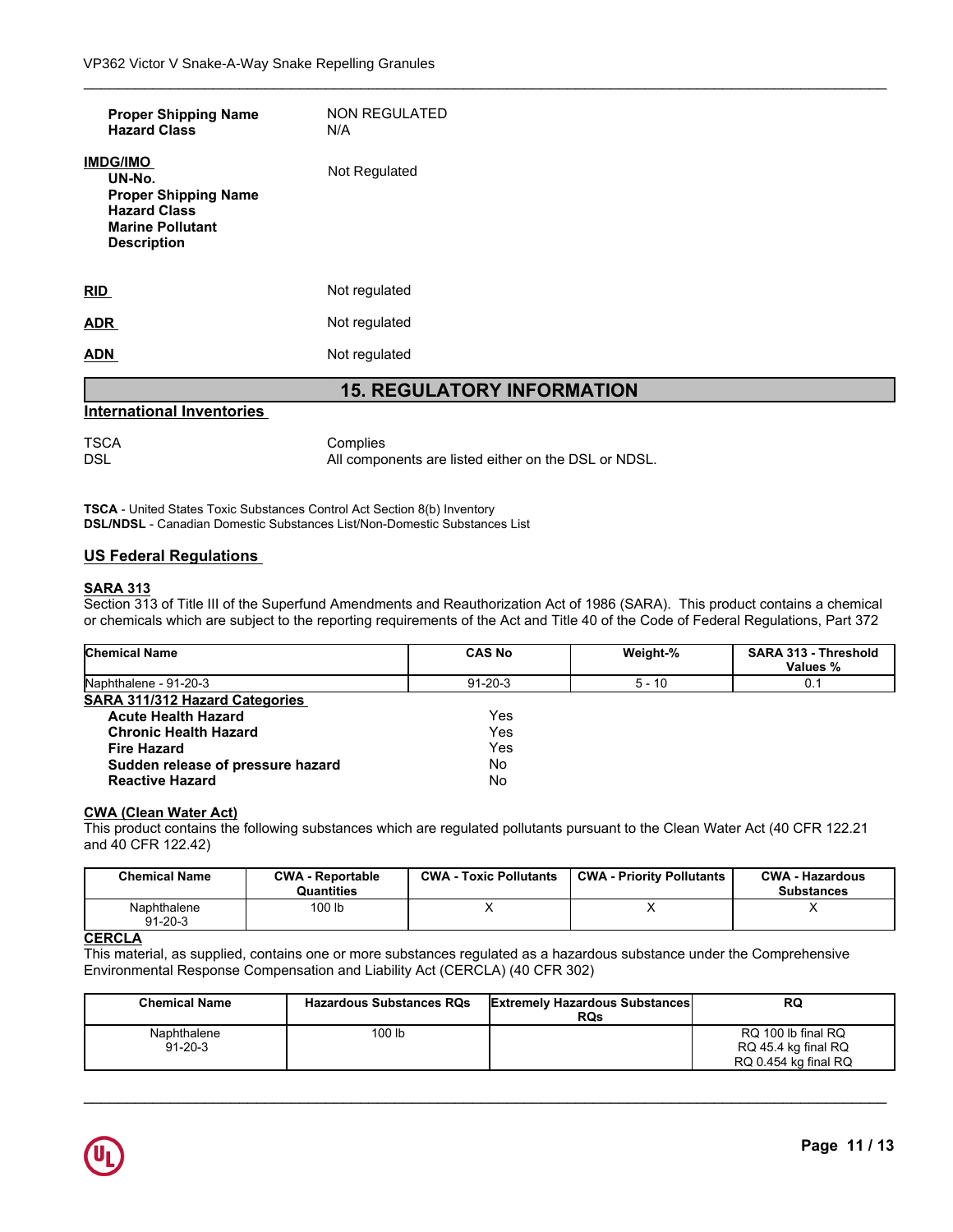# **US State Regulations**

# **California Proposition 65**

| <b>California Proposition 65</b><br><b>Chemical Name</b> |
|----------------------------------------------------------|
|                                                          |
| Naphthalene - 91-20-3<br>Carcinogen                      |

\_\_\_\_\_\_\_\_\_\_\_\_\_\_\_\_\_\_\_\_\_\_\_\_\_\_\_\_\_\_\_\_\_\_\_\_\_\_\_\_\_\_\_\_\_\_\_\_\_\_\_\_\_\_\_\_\_\_\_\_\_\_\_\_\_\_\_\_\_\_\_\_\_\_\_\_\_\_\_\_\_\_\_\_\_\_\_\_\_\_\_\_\_

This chemical is a pesticide product registered by the Environmental Protection Agency and is subject to certain labeling for safety data sheets and for workplace labels of non-pesticide chemicals. The hazard information required on the pesticide label is requirements under federal pesticide law. These requirements differ from the classification criteria and hazard information required reproduced below. The pesticide label also includes other important information, including directions for use.

# **Mexicolarized** Circuit Continued Pesticide Label Signal Word: Caution

**Component Component Component Component Component Component Component Component Component Component Component** Harmful if swallowed or absorbed through skin. Harmful if inhaled. Causes moderate eye irritation. Avoid contact with skin, eyes or<br>slathing, Avoid brastbing duat. clothing. Avoid breathing dust.

#### ENVIRONMENTAL HAZARDS:

**Canada** mean high water mark. Do not contaminate water when cleaning equipment or disposing of equipment washwaters or rinsate.This product is toxic to fish. Do not apply directly to water, or to areas where surface water is present or to intertidal areas below the

# **16. OTHER INFORMATION**

| <b>NFPA</b>                                                 | <b>Health Hazards 1</b>                                          | <b>Flammability 0</b>     | Instability 0            | <b>Physical and</b><br><b>Chemical Hazards -</b> |
|-------------------------------------------------------------|------------------------------------------------------------------|---------------------------|--------------------------|--------------------------------------------------|
| <b>HMIS</b>                                                 | Health Hazards 2*                                                | <b>Flammability 1</b>     | <b>Physical Hazard 0</b> | <b>Personal Protection</b><br>X                  |
| <b>Chronic Hazard Star Legend * = Chronic Health Hazard</b> |                                                                  |                           |                          |                                                  |
| <b>Prepared By</b>                                          | <b>Product Stewardship</b><br>Latham, NY 12110<br>1-800-572-6501 | 23 British American Blvd. |                          |                                                  |
| <b>Issuing Date</b>                                         | 16-Oct-2012                                                      |                           |                          |                                                  |
| <b>Revision Date</b>                                        | 14-Feb-2015                                                      |                           |                          |                                                  |
| <b>Revision Note</b>                                        |                                                                  | No information available  |                          |                                                  |